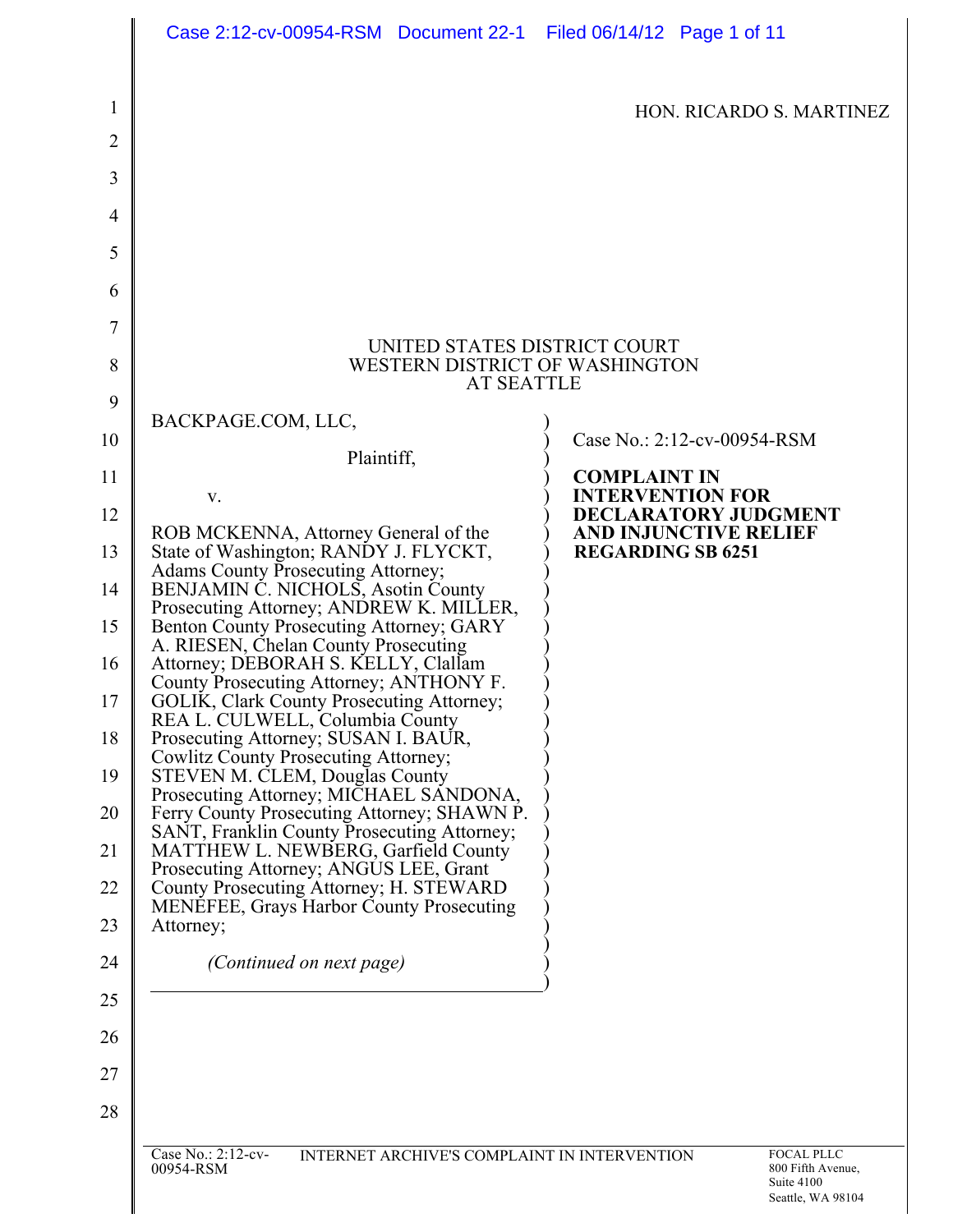|                  | Case No.: 2:12-cv-<br>INTERNET ARCHIVE'S COMPLAINT IN INTERVENTION<br>00954-RSM                      | FOCAL PLLC<br>800 Fifth Aver |
|------------------|------------------------------------------------------------------------------------------------------|------------------------------|
| 28               |                                                                                                      |                              |
|                  |                                                                                                      |                              |
| 27               |                                                                                                      |                              |
| 26               |                                                                                                      |                              |
| 25               |                                                                                                      |                              |
| 24               |                                                                                                      |                              |
| 23               |                                                                                                      |                              |
| 22               |                                                                                                      |                              |
| 21               | Defendants, in their)<br>official capacities.                                                        |                              |
|                  |                                                                                                      |                              |
| 20               | Whitman County Prosecuting Attorney; )<br>JAMES P. HAGARTY, Yakima County )<br>Prosecuting Attorney, |                              |
| 19               | Prosecuting Attorney; DENIS P. TRACY,                                                                |                              |
| 18               | Prosecuting<br>Attorney;<br><b>DAVID</b><br>S.<br>McEACHRAN,<br>Whatcom<br>County                    |                              |
| 17               | Wahkiakum County Prosecuting Attorney;<br>JAMES L. NAGLE, Walla Walla County                         |                              |
| 16               | DANIEL H.<br>BIGELOW,<br>Attorney;                                                                   |                              |
| 15               | Stevens County Prosecuting Attorney; JON<br>TUNHEIM, Thurston County Prosecuting                     |                              |
| 14               | TUCKER,<br>Spokane County Prosecuting<br>TIMOTHY D. RASMUSSEN,<br>Attorney;                          |                              |
| 13               | Attorney; MARK K. ROE, Snohomish<br>County Prosecuting Attorney; STEVEN J.                           |                              |
| 12               | County Prosecuting Attorney; ADAM N.<br>KICK,<br>Skamania County Prosecuting                         |                              |
|                  | GAYLORD, San Juan County Prosecuting<br>Attorney; RICHARD WEYRICH, Skagit)                           |                              |
| 11               | County Prosecuting Attorney; RANDALL K.                                                              |                              |
| 10               | METZGER, Pend Oreille County Prosecuting<br>Attorney; MARK LINDQUIST, Pierce                         |                              |
| 9                | Attorney; DAVID J. BURKE, Pacific County<br><b>THOMAS</b><br>Prosecuting Attorney;<br>A.             |                              |
| 8                | County Prosecuting Attorney; KARL F.<br>SLOAN, Okanogan County Prosecuting                           |                              |
| $\boldsymbol{7}$ | BARKDULL, Lincoln County Prosecuting<br>Attorney; MICHAEL K. DORCY, Mason                            |                              |
| 6                | JONATHAN L. MEYER, Lewis County<br>Prosecuting<br>Attorney;<br><b>JEFFREY</b><br>S.                  |                              |
| 5                | Prosecuting Attorney; LORI L. HOCTOR,<br>Klickitat County Prosecuting Attorney;                      |                              |
| 4                | County Prosecuting Attorney;<br>Kitsap<br>GREGORY L. ZEMPEL, Kittitas County                         |                              |
| 3                | Attorney; DAN SATTERBERG, King County<br>Prosecuting Attorney; RUSSELL D. HAUGE,                     |                              |
| $\overline{2}$   | ROSEKRANS, Jefferson County Prosecuting                                                              |                              |
| $\mathbf{1}$     | GREGORY M. BANKS, Island County)<br><b>SCOTT</b><br>Prosecuting<br>$W_{\cdot}$ )<br>Attorney;        |                              |
|                  |                                                                                                      |                              |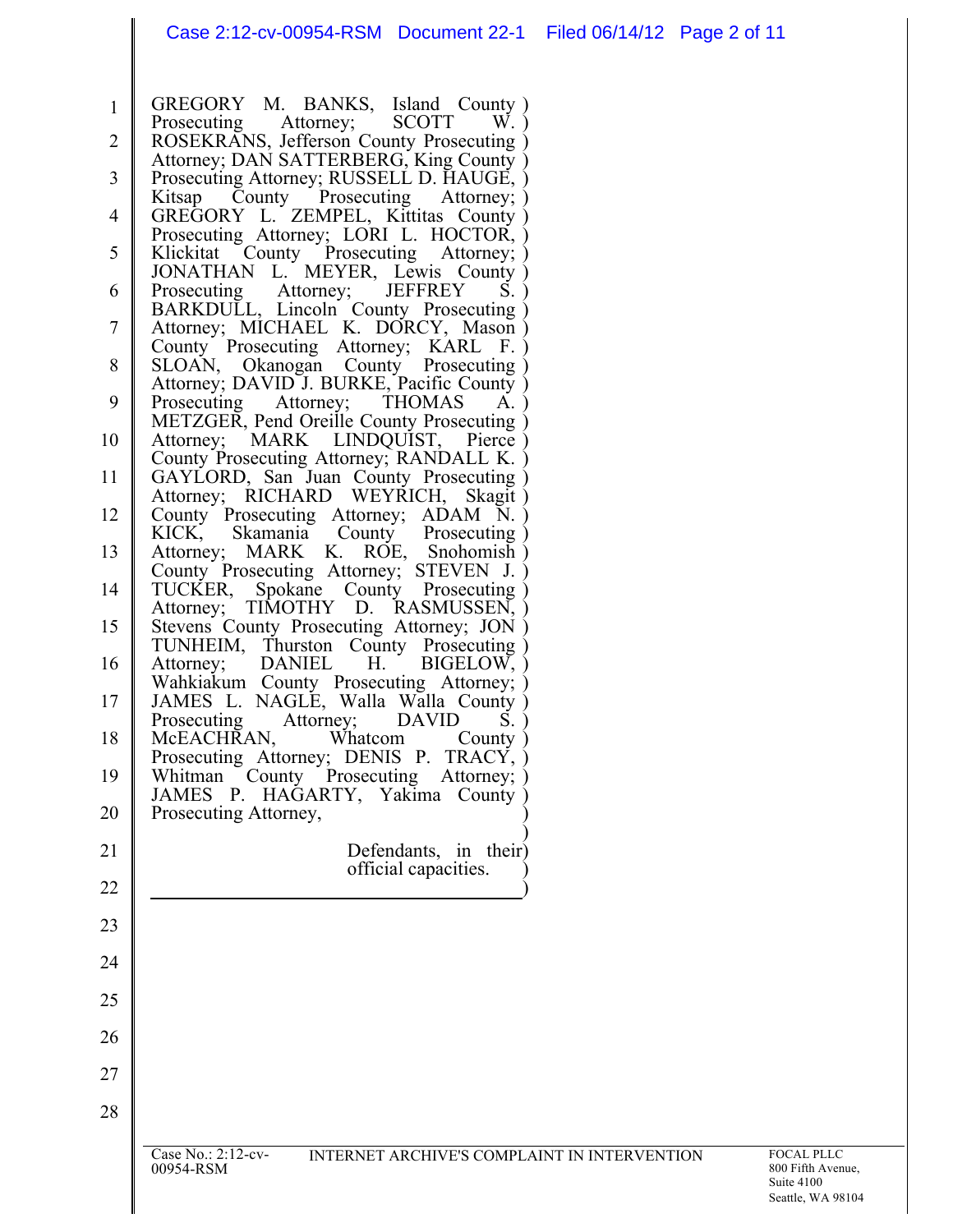Plaintiff-Intervenor the Internet Archive ("the Internet Archive" or "Intervenor") alleges as follows:

#### **INTRODUCTION**

1. The Internet Archive brings this action to preliminarily and permanently enjoin enforcement of a new Washington law, Senate Bill 6251 ("SB 6251"), that, if effective, would impose an intolerable burden on free speech, in violation of Section 230 of the Communications Decency Act of 1996 (47 U.S.C. § 230) ("CDA 230" or "Section 230") and the First and Fourteenth Amendments to and the Commerce Clause of the United States Constitution.

2. SB 6251 would effectively coerce, by threat of felony prosecution, online service providers to become censors of third-party users' content by threatening five years imprisonment and a \$10,000 fine per violation against anyone who knowingly publishes, disseminates or displays or anyone who "indirectly" "causes" the publication, dissemination, or display of content that contains an explicit or even "implicit" offer of any sexual contact for "something of value" in Washington if the content includes an image that turns out to be of a minor. Because of its expansive language (*i.e.*, "indirectly" "causes"), the law could be applied not only to online classified ad services like Backpage.com but also to any web site that provides access to third-party content, including user comments, reviews, chats, and discussion forums, and to social networking sites, search engines, Internet service providers, and more. A law that takes such an overbroad approach is of serious concern to the Internet Archive, which aims to serve as a library for the Internet, and accordingly, houses more than *150 billion* web pages archived since 1996.

3. The law expressly states that it is not a defense that the defendant did not know that the image was of a minor. Instead, to avoid prosecution, the defendant must obtain governmental or educational identification for the person(s) depicted in the post (notably, even if that ID does not contain a photograph). This means that service providers – no matter where headquartered or operated – may be asked to review each and every piece of third-party content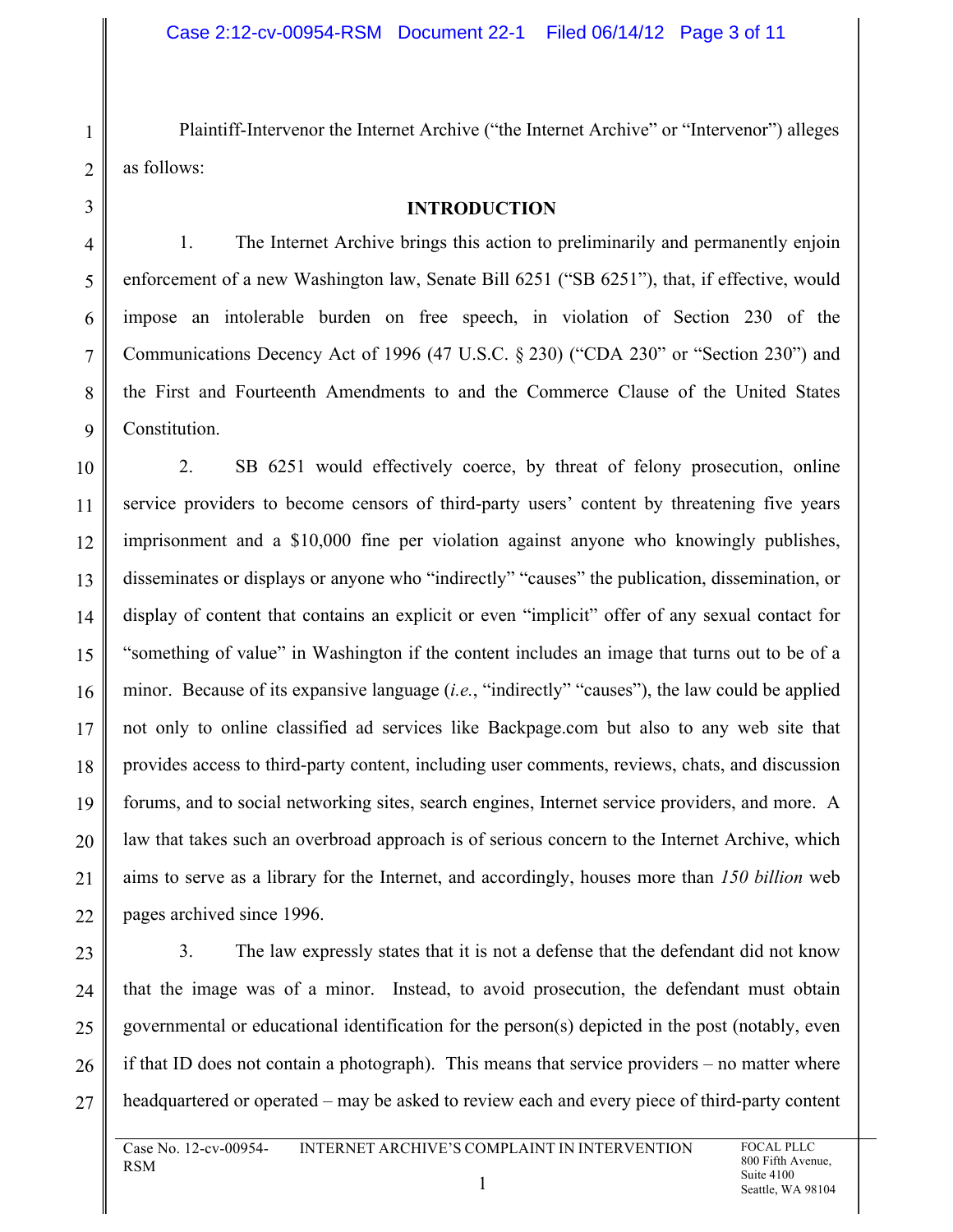accessible through their services to determine whether the content is an "implicit" ad for a commercial sex act in Washington, whether it includes a depiction of a person, and, if so, obtain and maintain a record of the person's ID. These obligations would severely impede the practice of hosting third-party content online.

4. SB 6251 violates well-established law. Section 230 of the Communications Decency Act prohibits interactive computer service providers from being "treated as the publisher or speaker of any information" provided by a third party and expressly preempts state laws inconsistent with this protection. The First and Fourteenth Amendments to the U.S. Constitution also prohibit state laws that severely inhibit and impose strict criminal liability on speech, which SB 6251 could be interpreted to do. The statute is also vague and overbroad in violation of the First and Fourteenth Amendments to the U.S. Constitution, likely to result in the chilling of protected speech by service providers. Finally, the Commerce Clause also prohibits states from passing and enforcing legislation, like SB 6251, that regulates activity beyond the state's borders. Unfortunately, other states are poised to follow Washington's lead – a similar law will soon take effect in Tennessee, and the legislatures of New York and New Jersey are considering analogous bills.

5. The Court already temporarily enjoined enforcement of SB 6251. It should now permanently do so. Otherwise, online service providers who provide access to third-party content will soon be faced with the prospect of choosing whether to block significant amounts of third-party content, uncertain as to what is unlawful, or to gamble against the risk of felony criminal charges, penalties and imprisonment.

### **PARTIES**

6. Plaintiff-Intervenor the Internet Archive is a 501(c)(3) non-profit organization, organized and existing under the laws of the state of California, with its principal place of business in San Francisco, California.

7. Defendant Rob McKenna is Attorney General of the State of Washington.

1

2

3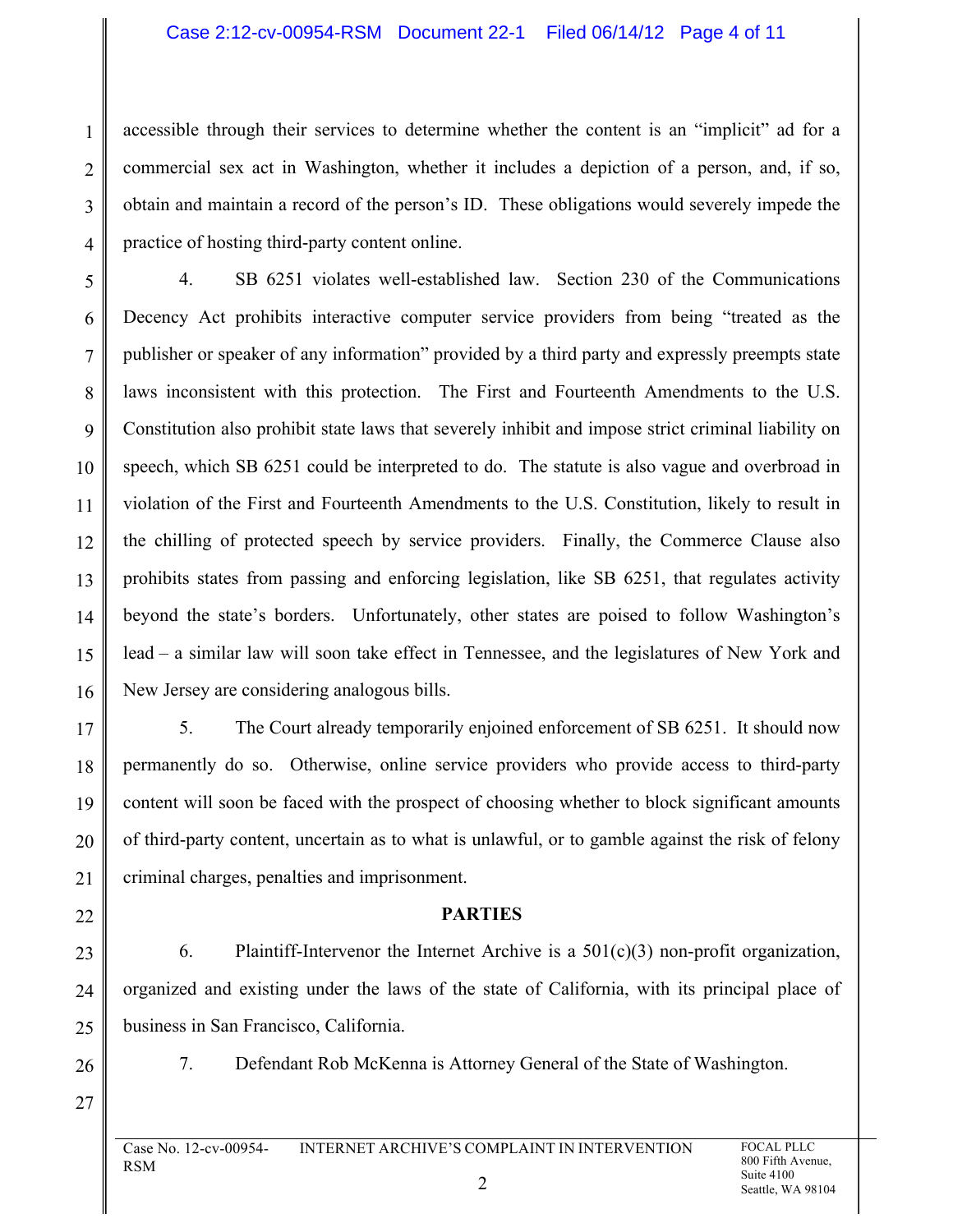8. The remaining Defendants – Randy J. Flyckt, Benjamin C. Nichols, Andrew K. Miller, Gary A. Riesen, Deborah S. Kelly, Anthony F. Golik, Rea L. Culwell, Susan I. Baur, Steven M. Clem, Michael Sandona, Shawn P. Sant, Matthew L. Newberg, Angus Lee, H. Steward Menefee, Gregory M. Banks, Scott W. Rosekrans, Dan Satterberg, Russell D. Hauge, Gregory L. Zempel, Lori L. Hoctor, Jonathan L. Meyer, Jeffrey S. Barkdull, Michael K. Dorcy, Karl F. Sloan, David J. Burke, Thomas A. Metzger, Mark Lindquist, Randall K. Gaylord, Richard Weyrich, Adam N. Kick, Mark K. Roe, Steven J. Tucker, Timothy D. Rasmussen, Jon Tunheim, Daniel H. Bigelow, James L. Nagle, David S. McEachran, Dennis P. Tracy, and James P. Hagarty – are county prosecutors in Washington State for each of the counties as identified in the caption above. They are responsible for the enforcement of criminal laws of the state of Washington and for initiating proceedings for the arrest and prosecution of individuals suspected of felony crimes and for civil actions in which their respective counties are parties.

9. All Defendants are sued in this action in their official capacities as representatives of the State of Washington and their respective counties.

16

17

18

19

20

21

22

23

24

25

26

27

1

2

3

4

5

6

7

8

9

10

11

12

13

14

15

#### **JURISDICTION AND VENUE**

10. This Court has jurisdiction of this action under 28 U.S.C. § 1331 because Intervenor alleges a violation of 42 U.S.C. § 1983.

11. The Court may declare the legal rights and obligations of the parties in this action pursuant to 28 U.S.C. § 2201 because the action presents an actual case or controversy within the Court's jurisdiction.

12. Venue is proper in this Court under 28 U.S.C. § 1391 because several of the Defendants in this action are located and reside in this judicial district, and all Defendants reside in the State of Washington.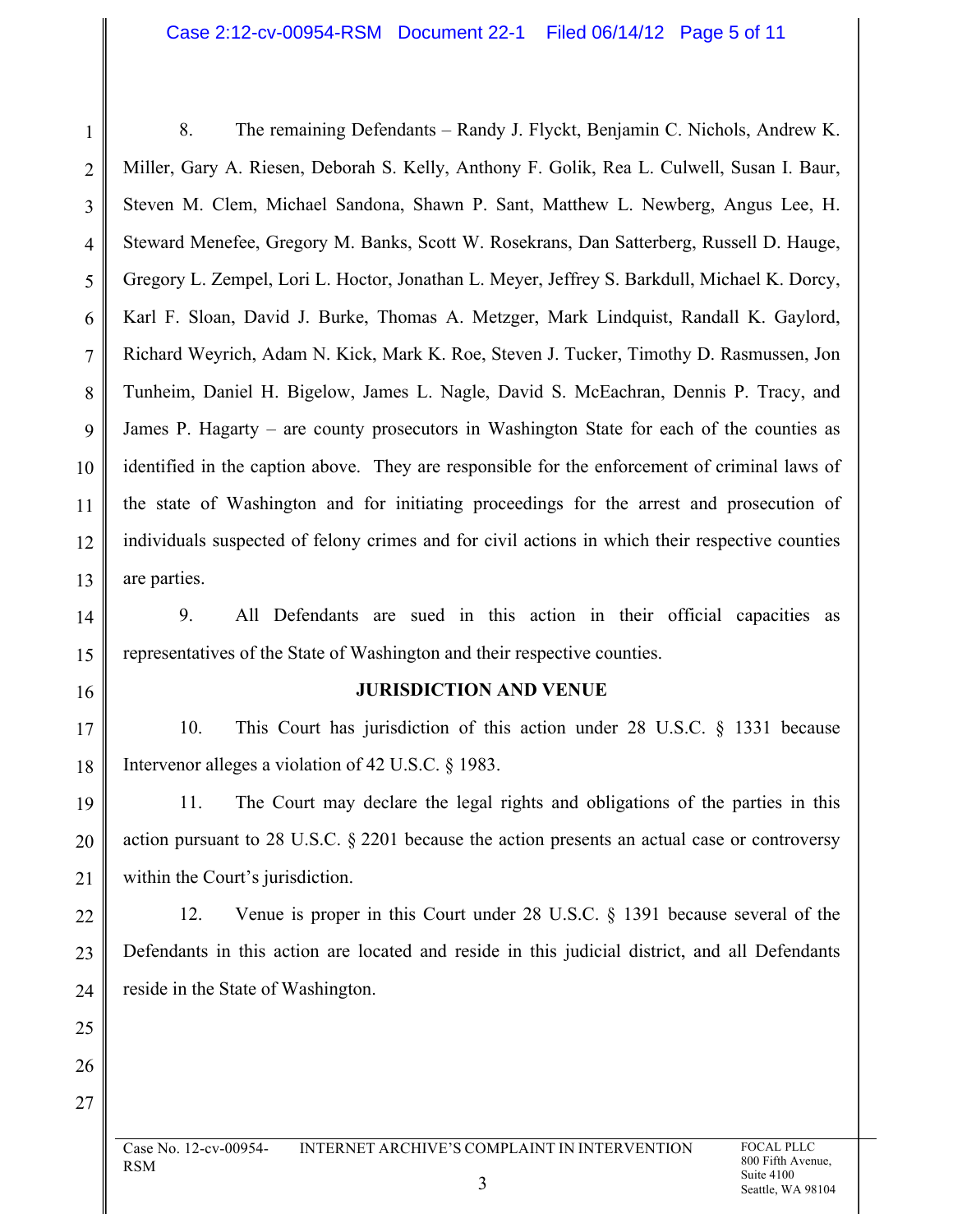### **FACTUAL ALLEGATIONS**

13. The Internet Archive is a  $501(c)(3)$  non-profit that was founded in 1996 to build an Internet library. It offers permanent access for researchers, historians, scholars, people with disabilities, and the general public to historical collections that exist in digital format.

14. Today Intervenor includes texts, audio, moving images, and software as well as archived web pages in its collections, and provides specialized services for adaptive reading and information access for the blind and other persons with disabilities.

15. Intervenor collects and displays web materials on behalf of the Library of Congress, the National Archives, state archives and libraries, as well as universities and other countries, working to preserve a record for generations to come.

16. As part of its mission to create an accurate and historically relevant archive of the Internet, Intervenor regularly gathers "snapshots" – accessible copies – of content on the World Wide Web through its "crawling" and indexing processes. It currently maintains over 150 billion web pages archived from 1996 to nearly the present from web sites around the world, including archives of third-party content posted to Backpage.com.

17. Archived materials in Intervenor's collection can be accessed at http://www.archive.org.

18. In 2010, a group of state attorneys general ("AGs") demanded that the online classified ad service craigslist remove its adult services category. Defendant McKenna did not join the demand because, as a spokesperson for his office stated, it could cause users to post the same ads elsewhere on craigslist, making it more difficult for law enforcement to police the site.

19. In September 2010, craigslist removed the adult services category from its web site. Almost immediately, adult ads migrated to other categories and web sites, including Backpage.com.

20. Upon information and belief, soon after craigslist eliminated its adult services category, the same AGs wrote to Backpage.com insisting that it eliminate its adult category.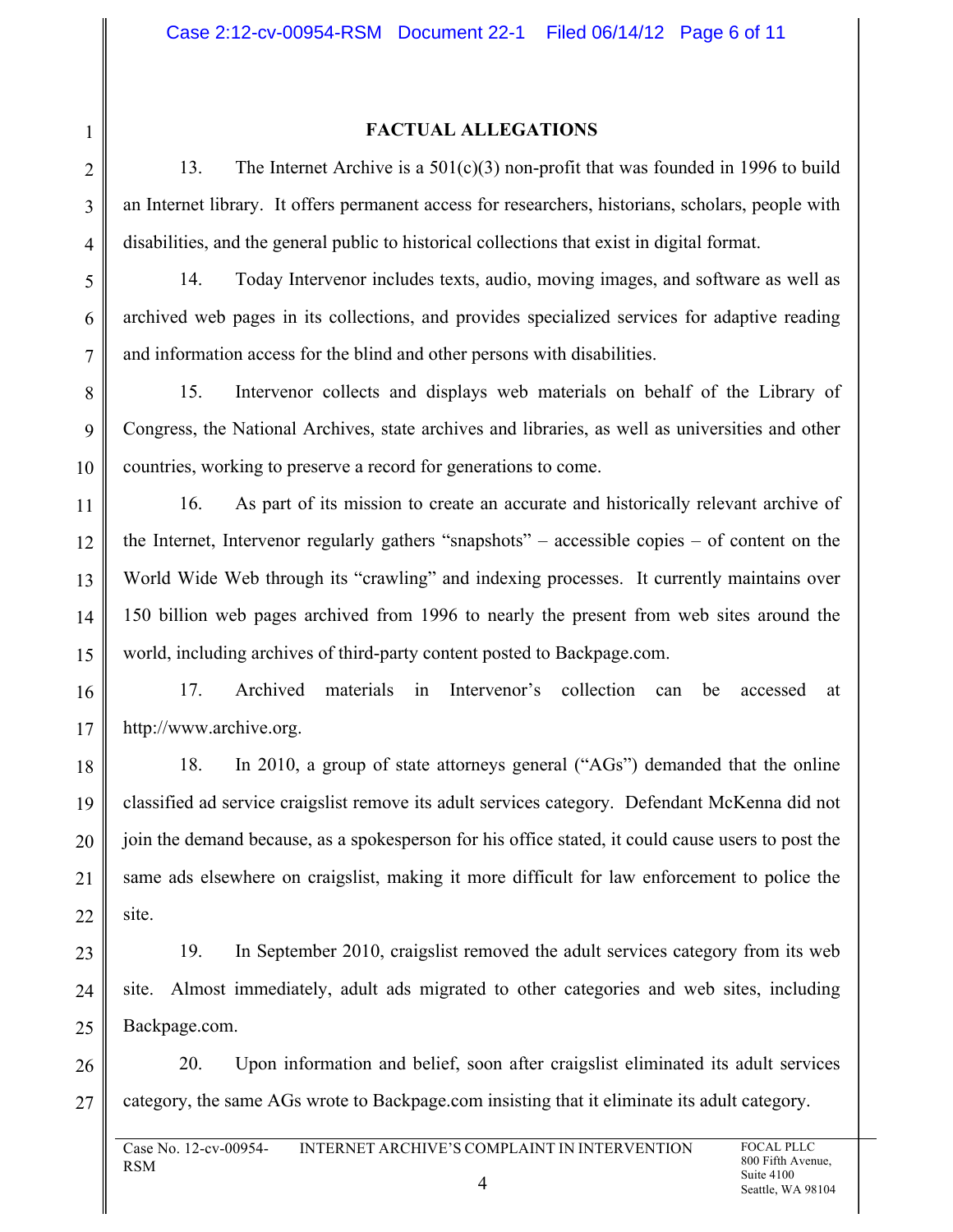1 2 3 4 5 6 7 8 9 10 11 12 13 14 15 16 17 18 19 20 21 22 23 24 25 26 27 21. Upon information and belief, shortly after McKenna became president of the National Association of Attorneys General ("NAAG"), that organization sent and publicly released a letter to Backpage.com demanding removal of the adult category and requesting numerous categories of information from Backpage.com "in lieu of a subpoena." At the time, McKenna admitted that state AGs "have little legal standing to forcibly shut down the site" and that the Communications Decency Act provided "broad immunity" to web sites for third-party content, presenting a "high barrier" for any actions that state AGs might pursue. 22. Earlier this year, both houses of the Washington legislature passed and Governor Christine Gregoire signed, SB 6251, which provides: (1) A person commits the offense of advertising commercial sexual abuse of a minor if he or she knowingly publishes, disseminates, or displays, or causes directly or indirectly, to be published, disseminated, or displayed, any advertisement for a commercial sex act, which is to take place in the state of Washington and that includes the depiction of a minor. (a) "Advertisement for a commercial sex act" means any advertisement or offer in electronic or print media, which includes either an explicit or implicit offer for a commercial sex act to occur in Washington. (b) "Commercial sex act" means any act of sexual contact or sexual intercourse, both as defined in chapter 9A.44 RCW, for which something of value is given or received by any person. (c) "Depiction" as used in this section means any photograph or visual or printed matter as defined in RCW 9.68A.011 (2) and (3). (2) In a prosecution under this statute, it is not a defense that the defendant did not know the age of the minor depicted in the advertisement. It is a defense, which the defendant must prove by a preponderance of the evidence, that the defendant made a reasonable bona fide attempt to ascertain the true age of the minor depicted in the advertisement by requiring, prior to publication, dissemination, or display of the advertisement, production of a driver's license, marriage license, birth certificate, or other governmental or educational identification card or paper of the minor depicted in the advertisement and did not rely solely on oral or written representations of the minor's age, or the apparent age of the minor as depicted. In order to invoke the defense, the defendant must produce for inspection by law enforcement a record of the identification used to verify the age of the person depicted in the advertisement.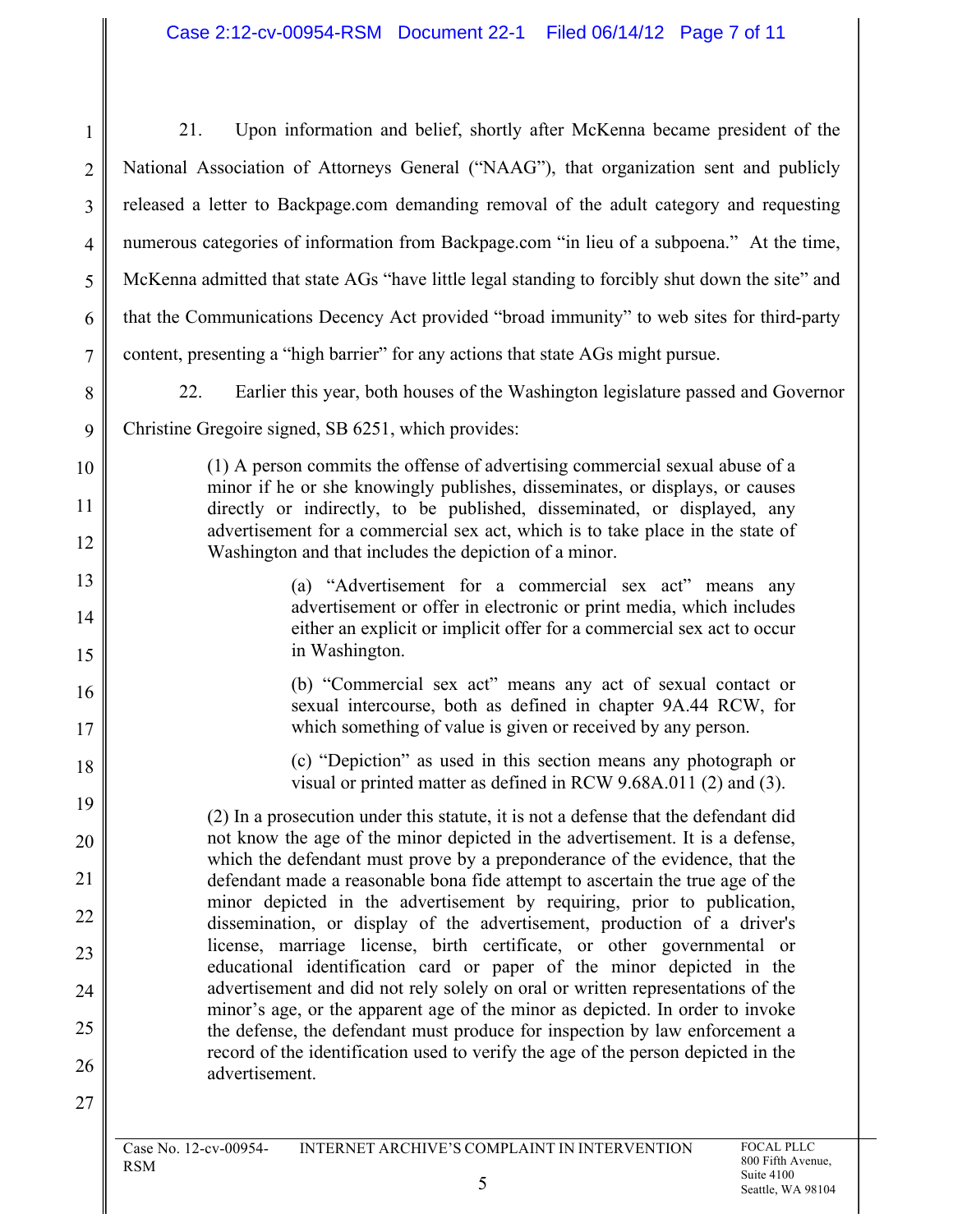23. During hearings on SB 6251 and in public statements, Washington senators recognized that the law is vulnerable to challenge under CDA 230 and as an infringement of free speech under the Constitution. Legislators also stated that they sought to eliminate escort ads and similar Internet postings.

24. After the legislature passed SB 6251, on a web site promoting his gubernatorial campaign, McKenna reiterated his call for Congress to amend Section 230 so that states would not be hampered in their ability to take enforcement action against web sites and other computer services.

25. SB 6251 was originally scheduled to go into effect on June 7, 2012. However, on June 5, 2012, this Court granted Plaintiff Backpage.com's motion for a temporary restraining order, enjoining Defendants "from taking any actions to enforce SB 6251 or pursue prosecution under the law in any way" until June 19, 2012. Pursuant to the June 5 order, the parties stipulated to extend the TRO until the Court rules on Backpage.com's pending preliminary injunction motion.

26. Online service providers such as Intervenor face a reasonable apprehension of prosecution under SB 6251 if it is allowed to go into effect, based on the vague standards of the law in criminalizing dissemination of any third-party content containing an "implicit offer" of sex for "something of value" and a depiction of a minor – with no requirement of scienter and no defense that an online service provider did not know or had no reason to know that the person depicted in an online posting was a minor.

27. Members of the public generally and particularly Internet users desiring to post third-party content will be irreparably harmed if SB 6251 is allowed to take effect because their rights of free speech will be burdened or precluded.

# **CLAIM I: VIOLATION OF THE COMMUNICATIONS DECENCY ACT, 47 U.S.C. § 230, PURSUANT TO 42 U.S.C. § 1983**

28. Intervenor incorporates paragraphs 1-27 as if fully set forth herein.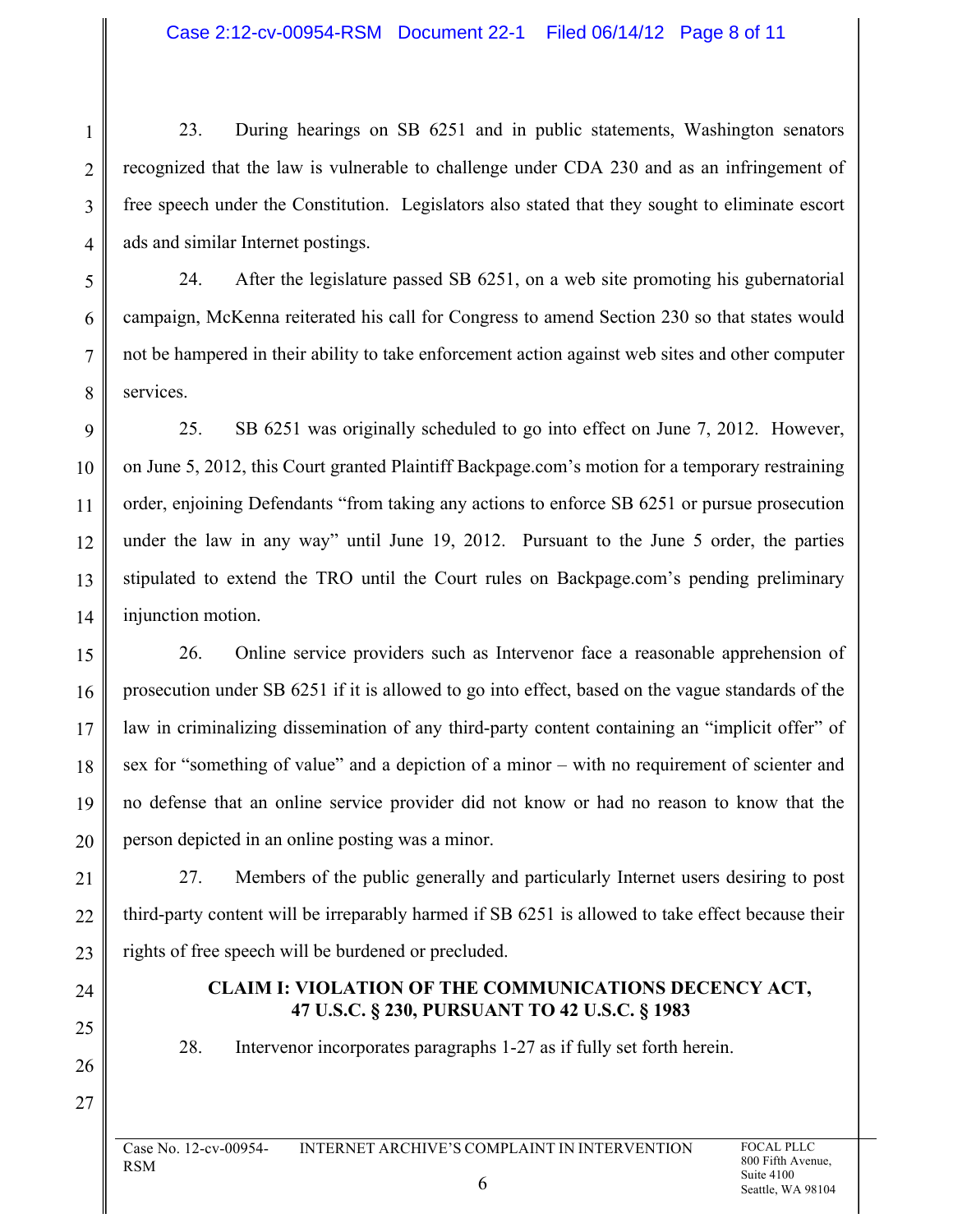29. Intervenor is a provider and user of an "interactive computer service" within the meaning of 47 U.S.C. § 230 because it makes third-party content available to the public at its web site, www.archive.org.

30. SB 6251 violates Intervenor's rights under 47 U.S.C. § 230, because enforcement of the new law would treat Intervenor, a provider of an interactive computer service, as the publisher or speaker of information provided by another information content provider.

31. SB 6251 is a "State … law that is inconsistent with" Section 230, in direct violation of 47 U.S.C. § 230(e)(3).

32. SB 6251 violates and is preempted by Section 230, and the state law therefore should be enjoined and declared invalid.

## **CLAIM II: VIOLATION OF THE FIRST AND FOURTEENTH AMENDMENTS TO THE CONSTITUTION, PURSUANT TO 42 U.S.C. § 1983**

33. Intervenor incorporates paragraphs 1-32 as if fully set forth herein.

34. SB 6251 is invalid under the First and Fourteenth Amendments to the United States Constitution because it purports to impose strict criminal liability on online service providers such as Backpage.com and others for the content of third-party advertisements, in the absence of proof of scienter, particularly concerning any knowledge of the age of any individual depicted in third-party content.

35. SB 6251 is invalid under the First Amendment because it is a content-based restriction that impermissibly chills a substantial amount of protected speech, is not narrowly tailored to serve the State's asserted interests, and is far from the least restrictive alternative available to address the State's interests.

36. SB 6251 violates the Fourteenth Amendment because it is vague and provides neither adequate notice to citizens of what constitutes unlawful conduct nor adequate standards to prevent its arbitrary enforcement.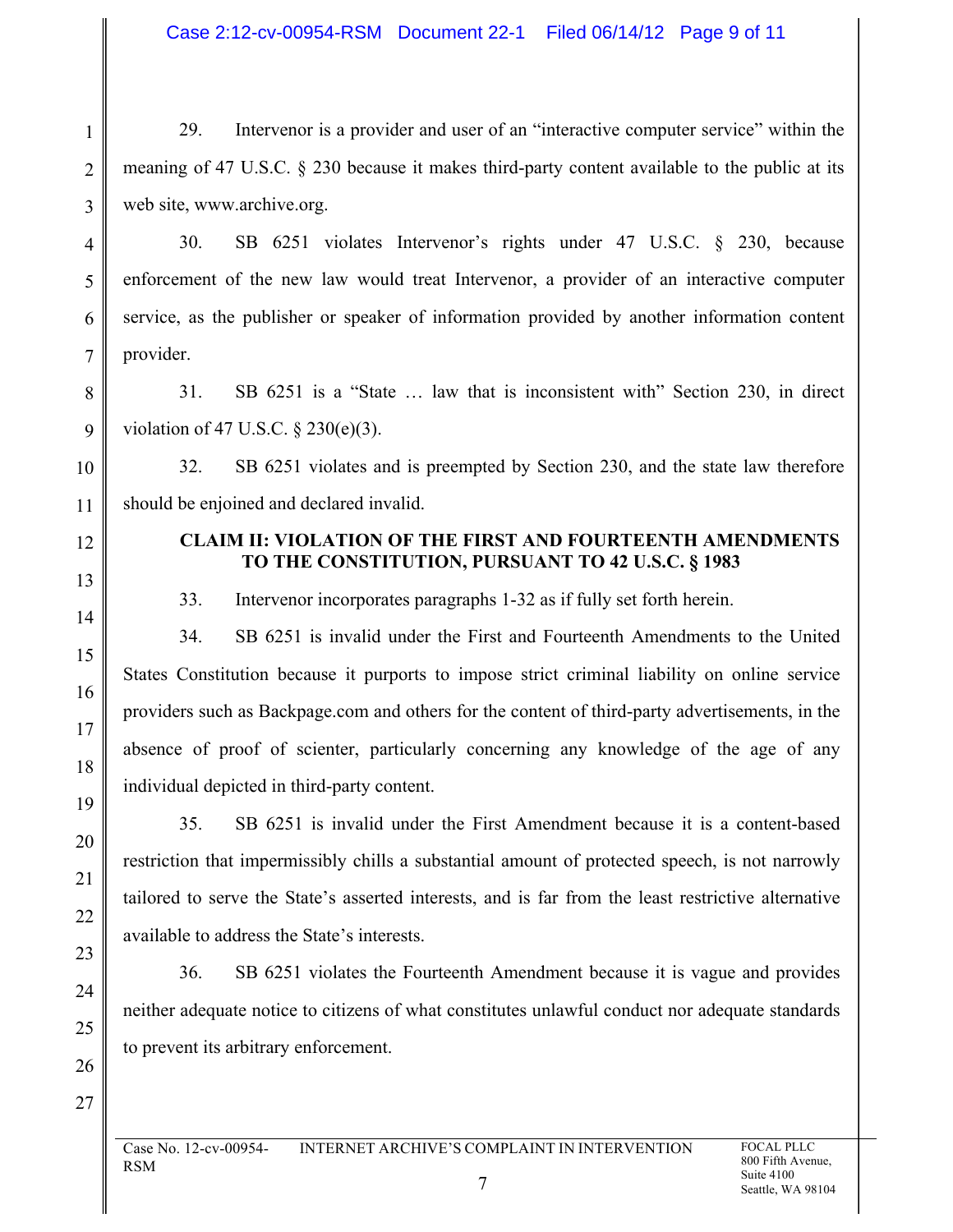### **CLAIM III: VIOLATION OF THE COMMERCE CLAUSE OF THE CONSTITUTION, PURSUANT TO 42 U.S.C. § 1983**

37. Intervenor incorporates paragraphs 1-36 as if fully set forth herein.

38. SB 6251 violates the Commerce Clause of the United States Constitution because the law attempts to regulate commercial transactions taking place wholly outside the State of Washington.

39. The law violates the Commerce Clause of the United States Constitution because it seeks to apply Washington law in a manner that constitutes an unreasonable and undue burden on interstate commerce that is excessive in relation to any local benefit conferred on the State of Washington and is likely to subject parties to inconsistent state regulations.

## **CLAIM IV: DECLARATORY RELIEF PURSUANT TO 28 U.S.C. § 2201**

40. Intervenor incorporates paragraphs 1-39 as if fully set forth herein.

41. This action presents an actual case or controversy between Intervenor and Defendants concerning the validity and enforceability of SB 6251.

42. Because SB 6251 violates the CDA, 47 U.S.C. § 230, and the First and Fourteenth Amendments to and the Commerce Clause of the United States Constitution, Intervenor asks for a declaration that the law is invalid and unenforceable pursuant to 28 U.S.C. § 2201.

### **PRAYER FOR RELIEF**

WHEREFORE, Intervenor respectfully requests that the Court:

- 1. Declare that Washington Senate Bill 6251 violates 47 U.S.C. § 230 and the First and Fourteenth Amendments to and the Commerce Clause of the United States Constitution, and is invalid and unenforceable;
- 2. Preliminarily and permanently enjoin Defendants and their respective officers, agents, servants, employees, and attorneys, and those persons in concert or participation with them from taking any actions to enforce Washington Senate Bill 6251, including any investigation, subpoena, arrest, and/or prosecution under the law;